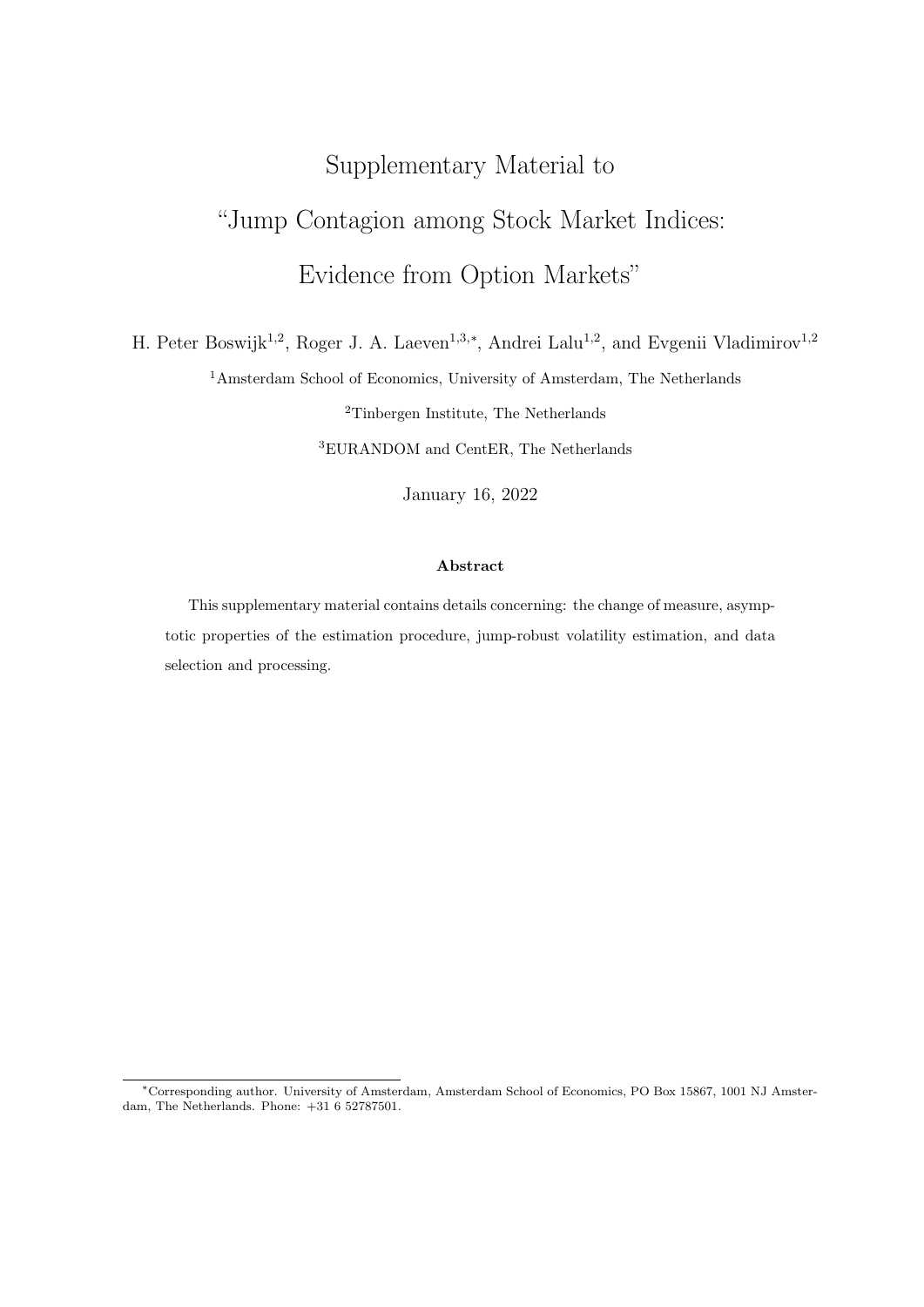# Appendix A Change of Measure

This appendix provides further details on the candidate pricing kernels and the change of measure for the model specification discussed in Section 2. In particular, we show that the choice of the pricing kernel for each of the markets rules out arbitrage opportunities within each market, as well as internationally. Furthermore, we show that under the risk-neutral measures, the jump intensity dynamics are unaffected.

Similar to [Pan](#page-17-0) [\(2002\)](#page-17-0), one can show that the stochastic discount factor  $M_{i,t}$  in Eqn. (5) ensures that the deflated index processes  $S_{i,t}^i := M_{i,t} S_{i,t} \exp(\int_0^t q_{i,s} ds)$  and the deflated money market account processes  $\mathcal{B}_{i,t} := M_{i,t} \exp(\int_0^t r_{i,s} ds)$  are local martingales. In fact, applying Itô's formula, we have:

$$
d\mathcal{B}_{i,t} = \mathcal{B}_{i,t} \left( -\eta_i \xi_{i,t} dW_{i,t} + \sum_{k=1}^m U_{k,t}^i dN_{k,t} \right),
$$

with  $\mathbb{E}[U_{k,t}^i]=0$  (from the constraint  $a_{i,k}+\frac{1}{2}$  $\frac{1}{2}b_{i,k}^2 = 0$ , and

$$
dS_{i,t}^{i} = S_{i,t}^{i} \left[ (1 - \eta_i) \xi_{i,t} dW_{i,t} - \mathbb{E}^{\mathbb{Q}_i}[J_{i,t}] \lambda_{i,t} dt + (\exp(V_{i,t}^{i} + Z_{i,t}) - 1) dN_{i,t} + \sum_{k \neq i} U_{k,t}^{i} dN_{k,t} \right],
$$

where

$$
\mathbb{E}[\exp(V_i^i + Z_i) - 1] = \exp (a_{i,i} + \frac{1}{2}b_{i,i}^2 + \mu_i + \rho_{i,i}b_{i,i}\sigma_i + \frac{1}{2}\sigma_i^2) - 1
$$
  
= 
$$
\exp \left(\mu_i^{\mathbb{Q}_i} + \frac{1}{2}\sigma_i^2\right) - 1 = \mathbb{E}^{\mathbb{Q}_i}[J_{i,t}],
$$

with  $\mu_i^{\mathbb{Q}_i} = \mu_i + \rho_{i,i} b_{i,i} \sigma_i$ . Therefore, the processes  $\mathcal{S}_{i,t}^i$  and  $\mathcal{B}_{i,t}$  are indeed local martingales.

Furthermore, in the international setting, the deflated foreign index processes and foreign money market accounts, denominated in the currency of market i, have to be local martingales as well. In other words, the processes  $S^i_{j,t} := M_{i,t} E_{ij,t} S_{j,t} \exp(\int_0^t q_{j,s} ds)$  and  $\mathcal{B}^i_{j,t} := M_{i,t} E_{ij,t} \exp(\int_0^t r_{j,s} ds)$  need to be local martingales, where  $E_{ij,t}$  is the exchange rate between markets i and j, i.e., the price in currency i of one unit of currency j. This is guaranteed, and hence arbitrage opportunities across all economies are ruled out, whenever the exchange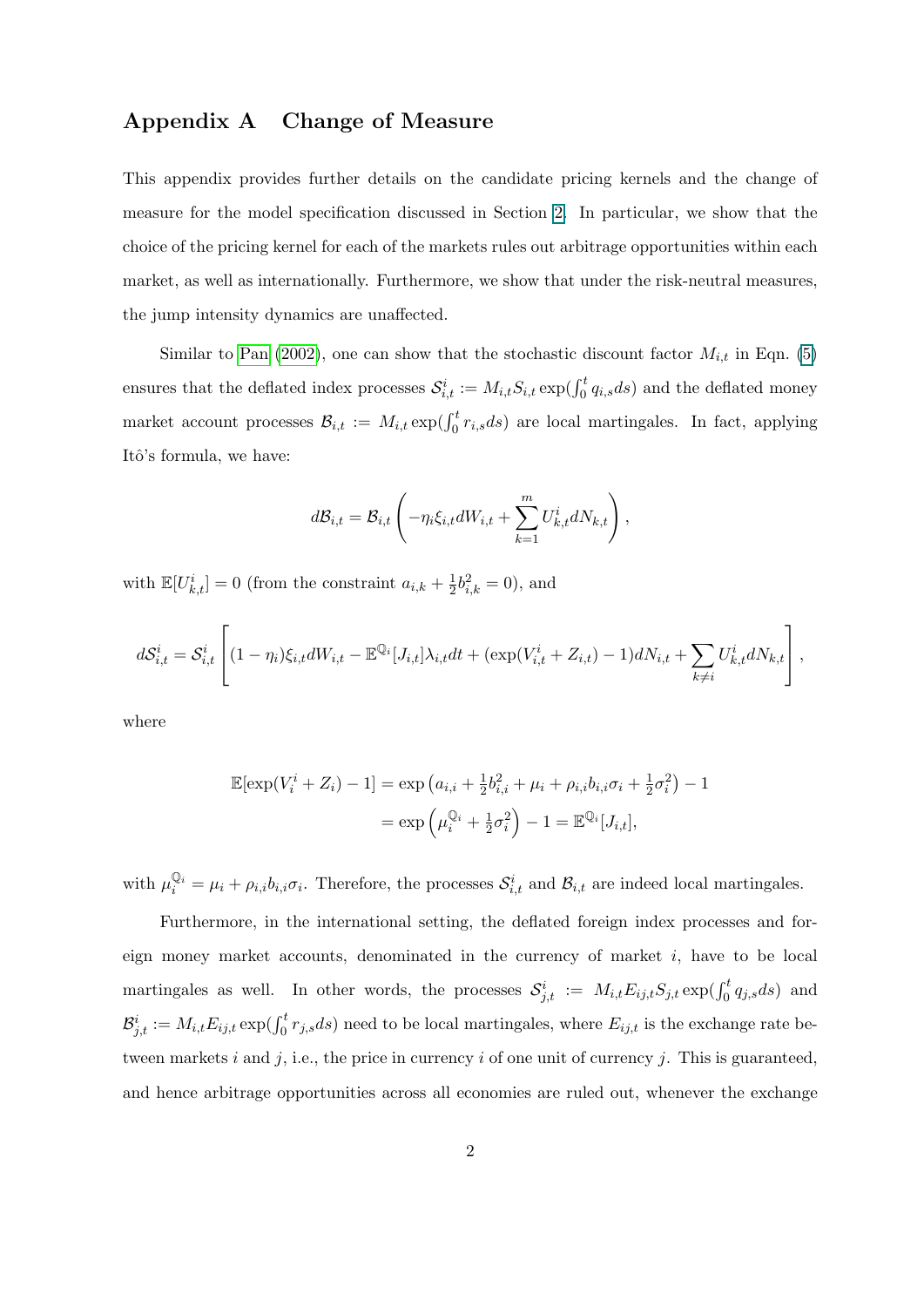rate dynamics  $E_{ij,t}$  are such that  $M_{j,t} = M_{i,t} E_{ij,t}$  (see, for example, [Brandt and Santa-Clara](#page-17-1) [\(2002\)](#page-17-1), [Backus, Foresi, and Telmer](#page-17-2) [\(2001\)](#page-17-2)).

Therefore, arbitrage-free exchange rate dynamics can be derived from the ratio of foreign to domestic pricing kernels:

$$
dE_{ij,t} = d\left(\frac{M_{j,t}}{M_{i,t}}\right)
$$
  
=  $E_{ij,t} [(-r_{j,t}dt - \eta_j \xi_{j,t}dW_{j,t}) - (-r_{i,t}dt - \eta_i \xi_{i,t}dW_{i,t})]$   
+  $E_{ij,t} \left[ (\eta_i^2 \xi_{i,t}^2 - \eta_i \xi_{i,t} \eta_j \xi_{j,t} \varrho_{ij,t}) dt + \sum_{k=1}^m \left( \frac{1 + U_{k,t}^j}{1 + U_{k,t}^i} - 1 \right) dN_{k,t} \right],$ 

where  $\varrho_{ij,t}$  is the instantaneous correlation between the Brownian motions  $W_{i,t}$  and  $W_{j,t}$ . Using the log-normal parametrization for the relative jump sizes in the pricing kernels, that is,  $U_{k,t}^{i} =$  $e^{V_{k,t}^i} - 1$  with  $V_k^i \sim \mathcal{N}(a_{i,k}, b_{i,k}^2)$ , we have

$$
\frac{dE_{ij,t}}{E_{ij,t}} = (r_{i,t} - r_{j,t} + \eta_i^2 \xi_{i,t}^2 - \eta_i \xi_{i,t} \eta_j \xi_{j,t} \varrho_{ij,t}) dt + \eta_i \xi_{i,t} dW_{i,t} - \eta_j \xi_{j,t} dW_{j,t} \n+ \sum_{k=1}^m \left( e^{V_{k,t}^j - V_{k,t}^i} - 1 \right) dN_{k,t}.
$$
\n(A.1)

The resulting exchange rate processes feature both diffusive components with stochastic volatility and compound jump process components. In our set-up, we allow the exchange rate processes to jump simultaneously with jumps in any of the markets, and the jump sizes depend on how these jumps are perceived in the markets  $i$  and  $j$ . More specifically, due to the parametrization assumption, the exchange rate  $E_{ij,t}$  jumps simultaneously with a jump in a market k with log-jump size  $V_k^j - V_k^i \sim \mathcal{N}(a_{j,k} - a_{i,k}, b_{j,k}^2 - b_{i,k}^2)$ .

Define the equivalent martingale measure  $\mathbb{Q}_i$  in market i from the Radon-Nikodym density process  $\psi_{i,t}$ , satisfying

$$
\frac{d\psi_{i,t}}{\psi_{i,t}} = -\eta_i \xi_{i,t} dW_{i,t} + \sum_{k=1}^{m} U_{k,t}^i dN_{k,t}.
$$
\n(A.2)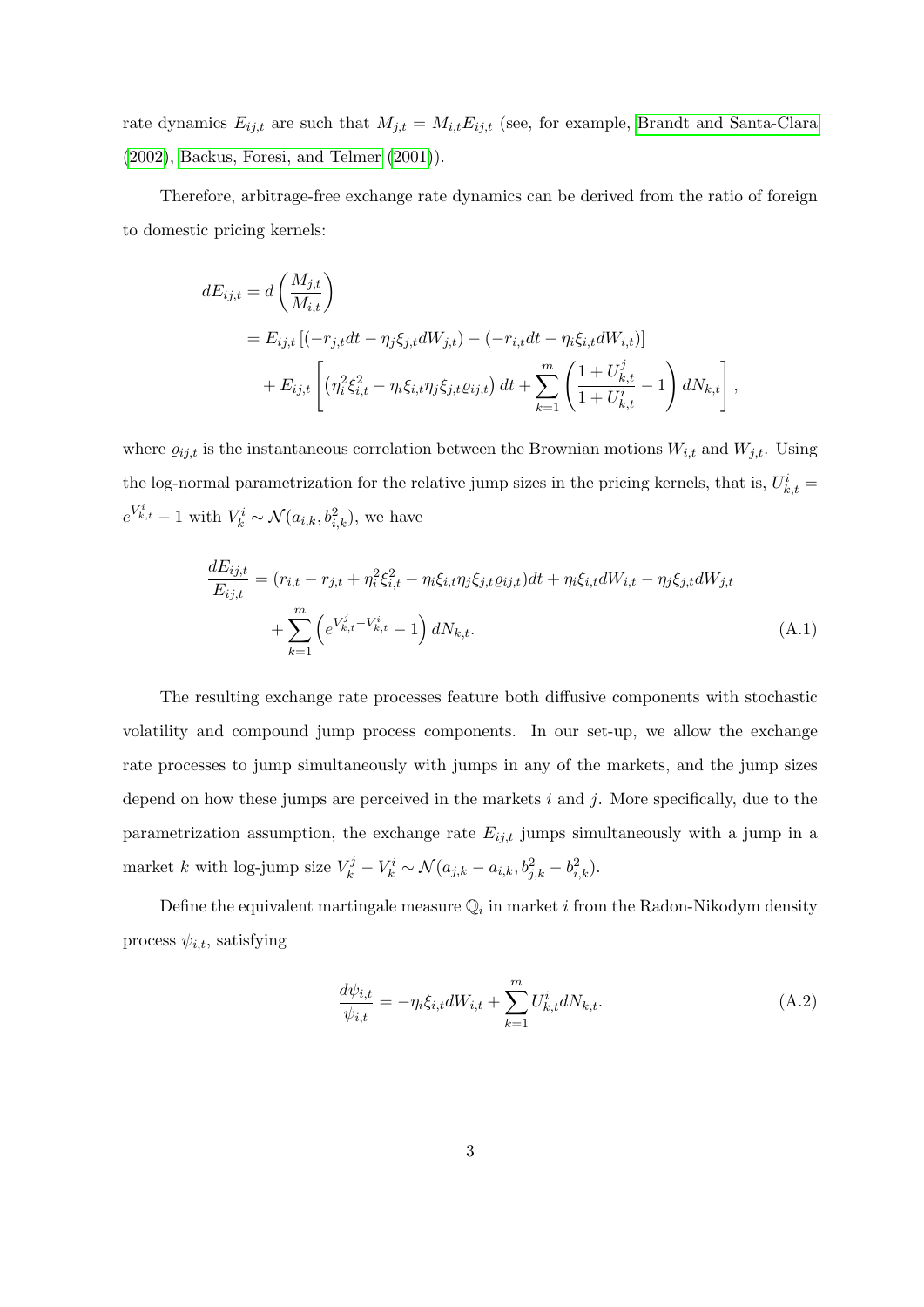Under  $\mathbb{Q}_i$ , the processes

$$
W_{j,t}^{\mathbb{Q}_i}=W_{j,t}+\int_0^t \eta_i\xi_{i,s}\varrho_{ij,s}ds, \qquad j=1,\ldots,m,
$$

are standard Brownian motions with the same instantaneous correlations as the original Brownian motions under  $\mathbb{P}$ . Note that  $\varrho_{ii,t} = 1$ , so that  $W_{i,t}^{\mathbb{Q}_i} = W_{i,t} + \int_0^t \eta_i \xi_{i,s} ds$ .

Under the defined equivalent measure  $\mathbb{Q}_i$ , the discounted foreign asset prices denominated in currency *i* are  $\mathbb{Q}_i$ -martingales. To see this, define  $\tilde{B}^i_{j,t} := \exp(-\int_0^t r_{i,s} ds) E_{ij,t} \exp(\int_0^t r_{j,s} ds)$ and  $\tilde{S}^i_{j,t} := \exp(-\int_0^t r_{i,s}ds) E_{ij,t} S_{j,t} \exp(\int_0^t q_{j,s}ds)$ . By applying Itô's formula, the dynamics of these processes under  $\mathbb{Q}_i$  can be characterized as follows:

$$
\frac{d\tilde{B}_{j,t}^{\mathbb{Q}_i}}{\tilde{B}_{j,t}^{\mathbb{Q}_i}} = \eta_i \xi_{i,t} dW_{i,t}^{\mathbb{Q}_i} - \eta_j \xi_{j,t} dW_{j,t}^{\mathbb{Q}_i} + \sum_{k=1}^m \left( e^{V_{k,t}^j - V_{k,t}^i} - 1 \right) dN_{k,t},
$$
\n
$$
\frac{d\tilde{S}_{j,t}^{\mathbb{Q}_i}}{\tilde{S}_{j,t}^{\mathbb{Q}_i}} = (1 - \eta_j) \xi_{j,t} dW_{j,t}^{\mathbb{Q}_i} + \eta_i \xi_{i,t} dW_{i,t}^{\mathbb{Q}_i} + \left( e^{Z_{j,t} + V_{j,t}^j - V_{j,t}^i} - 1 \right) dN_{j,t}
$$
\n
$$
- \mathbb{E}^{\mathbb{Q}_j} [J_{j,t}] \lambda_{j,t} dt + \sum_{k \neq j}^m \left( e^{V_{k,t}^j - V_{k,t}^i} - 1 \right) dN_{k,t}.
$$

Define  $G_t^k := \int_0^t \left( e^{V_{k,s}^j - V_{k,s}^i} - 1 \right) dN_{k,s}$  and  $H_t^j$  $t_i^j := \int_0^t \left( e^{Z_{j,s} + V_{j,s}^j - V_{j,s}^i} - 1 \right) dN_{j,s}.$  Then, given the assumptions on the zero mean relative jump sizes in the pricing kernels, i.e.,  $a_{i,k} + \frac{1}{2}$  $\frac{1}{2}b_{i,k}^2 = 0$ for  $k, i = 1, \ldots, m$ , it follows that

$$
\mathbb{E}^{\mathbb{Q}_i}[G_s^k] = \mathbb{E}\left[\psi_{i,t}G_t^k\right] \n= \mathbb{E}\left[-\int_0^t \eta_i \xi_{i,s}G_s^k \psi_{i,s}dW_{i,s} + \int_0^t \psi_{i,s}\left(e^{V_{k,s}^j} - e^{V_{k,s}^i} + G_s^k\left(e^{V_{k,s}^i} - 1\right)\right)dN_{k,s}\right] \n= 0,
$$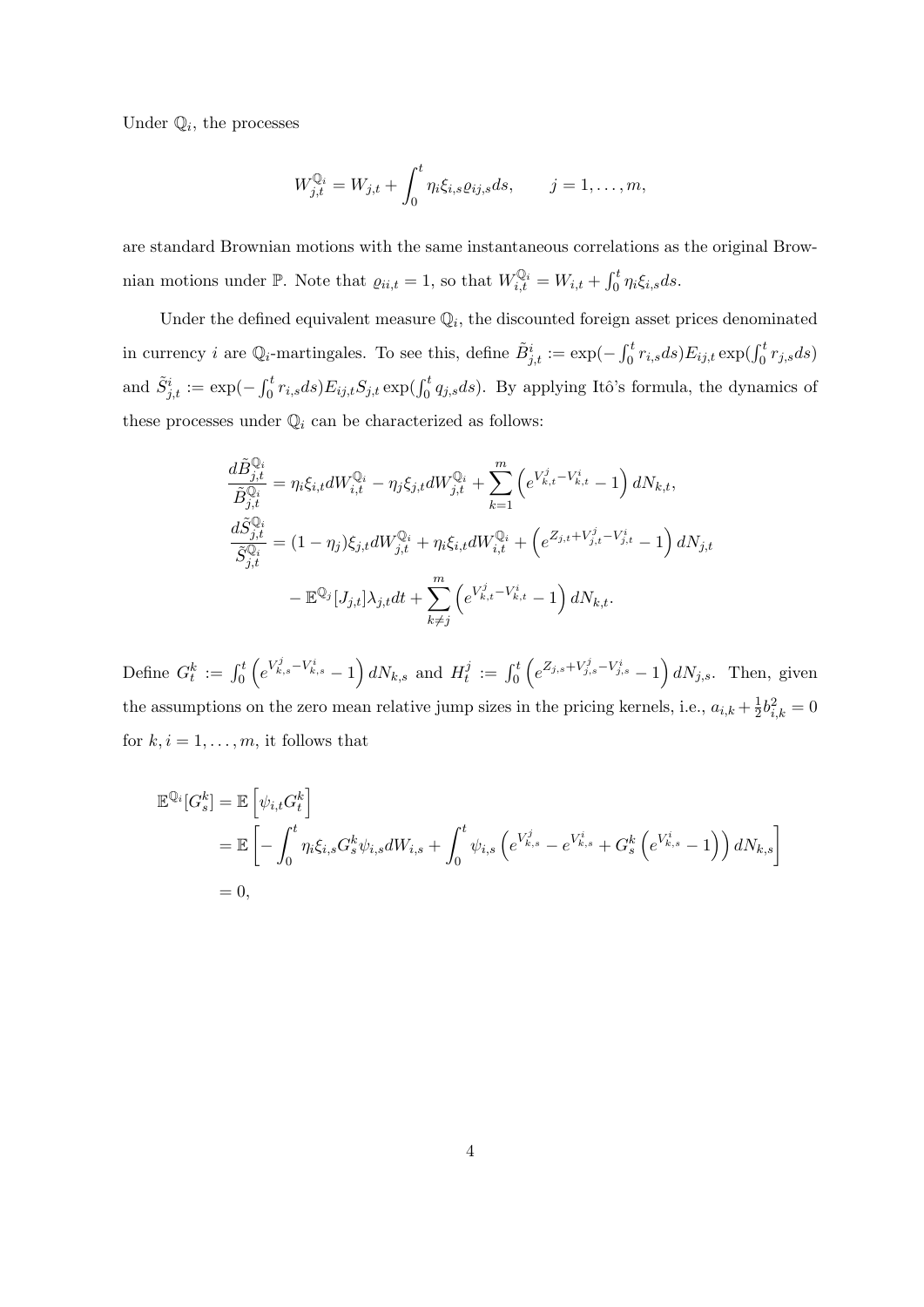$$
\mathbb{E}^{\mathbb{Q}_i}[H_t^j] = \mathbb{E} \left[ \psi_{i,t} H_t^j \right] \n= \mathbb{E} \left[ - \int_0^t \eta_i \xi_{i,s} H_s^j \psi_{i,s} dW_{i,s} + \int_0^t \psi_{i,s} \left( e^{Z_{j,s} + V_{j,s}^j} - e^{V_{j,s}^i} + H_s^j \left( e^{V_{j,s}^i} - 1 \right) \right) dN_{j,s} \right] \n= \mathbb{E} \left[ \int_0^t \mathbb{E}^{\mathbb{Q}_j} [J_{j,t}] \psi_{i,s} \lambda_{j,s} ds \right].
$$

Given that

$$
\mathbb{E}^{\mathbb{Q}_i}\left[\int_0^t \mathbb{E}^{\mathbb{Q}_j}[J_{j,s}]\lambda_{j,s}ds\right] = \mathbb{E}\left[\psi_{i,t}\int_0^t \mathbb{E}^{\mathbb{Q}_j}[J_{j,s}]\lambda_{j,s}ds\right] = \mathbb{E}\left[\int_0^t \mathbb{E}^{\mathbb{Q}_j}[J_{j,s}]\psi_{i,s}\lambda_{j,s}ds\right],
$$

it follows that the discounted processes  $\tilde{B}^i_{j,t}$  and  $\tilde{S}^i_{j,t}$  are indeed local martingales under  $\mathbb{Q}_i$ . Therefore, the pricing kernels rule out international arbitrage opportunities.

It is important to note that the jump intensity processes have the same dynamics under the defined equivalent measure  $\mathbb{Q}_i$  as under the physical probability measure. To see this, denote the compensated compound Hawkes processes by

$$
\chi_{k,t} = \int_0^t J_{k,t} dN_{k,t} - \int_0^t \mathbb{E}[J_{k,s}] \lambda_{k,s} ds, \qquad k = 1, \dots, m.
$$
 (A.3)

The processes  $\chi_{k,t}$  are local martingales under  $\mathbb P$  by definition. Therefore, by the predictable version of the Girsanov-Meyer theorem (see Theorem 41 in [Protter](#page-17-3) [\(2005\)](#page-17-3)),

$$
\chi_{k,t} - \int_0^t \frac{1}{\psi_{i,s}} d\langle \chi_k, \psi_i \rangle_s = \chi_{k,t} - \int_0^t \mathbb{E}[J_{k,s} U_{k,s}^i] \lambda_{k,s} ds
$$
  
= 
$$
\int_0^t J_{k,t} dN_{k,t} - \int_0^t \left( \mathbb{E}[J_{k,s}] + \mathbb{E}[J_{k,s} U_{k,s}^i] \right) \lambda_{k,s} ds
$$

is a local martingale under  $\mathbb{Q}_i$ . Using again  $J_k = e^{Z_k} - 1$  with  $Z_k \sim \mathcal{N}(\mu_k, \sigma_k^2)$  and  $U_k^i = e^{V_k^i} - 1$ 

and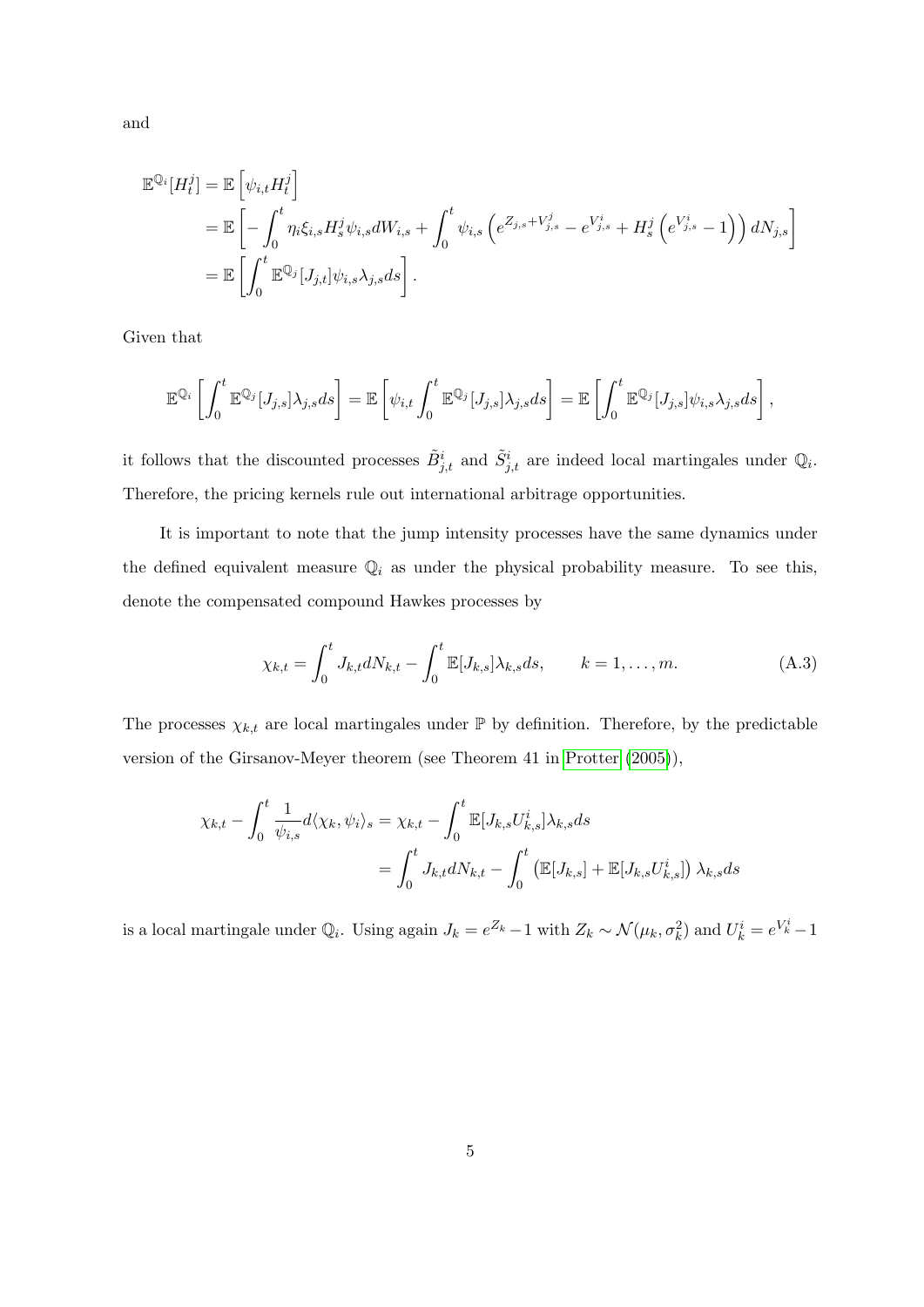with  $V_k^i \sim \mathcal{N}(a_{i,k}, b_{i,k}^2)$ , we have

$$
\mathbb{E}[J_{k,s}] + \mathbb{E}[J_{k,s}U_{k,s}^i] = \mathbb{E}\left[e^{Z_{k,s} + V_{k,s}^i} - e^{V_{k,s}^i}\right]
$$
  
=  $\exp(a_{i,k} + \frac{1}{2}b_{i,k}^2 + \mu_i + \rho_{i,k}b_{i,k}\sigma_k + \frac{1}{2}\sigma_k^2) - \exp(a_{i,k} + \frac{1}{2}b_{i,k}^2)$   
=  $\exp\left(\mu_k^{\mathbb{Q}_i} + \frac{1}{2}\sigma_k^2\right) - 1 = \mathbb{E}^{\mathbb{Q}_i}[J_{k,s}],$ 

with  $\mu_k^{\mathbb{Q}_i} = \mu_k + \rho_{i,k} b_{i,k} \sigma_k$ . Therefore,

$$
\int_0^t J_{k,t} dN_{k,t} - \int_0^t \mathbb{E}^{\mathbb{Q}_i}[J_{k,s}] \lambda_{k,s} ds, \qquad k = 1, \ldots, m,
$$

are  $\mathbb{Q}_i$ -local martingales, which implies, by the martingale characterization of jump intensities, that  $\lambda_{k,t}$  are intensity processes for the corresponding Hawkes processes  $N_{k,t}$  under the riskneutral probability measure as well. In other words, the measure change in economy  $i$  does not affect the dynamics of the jump intensities  $\lambda_{k,t}$  for  $k = 1, \ldots, m$ , and thus does not change jump times.

# Appendix B Asymptotic Properties of the Estimation Procedure

In this appendix, we derive in detail the asymptotic properties of our estimators. This ultimately leads to expressions for asymptotic standard errors of the parameter estimates in our partial-information implied-state C-GMM procedure.

We start by introducing the required Hilbert space. Let  $\pi$  be a probability density function on  $\mathbb{R}^d$ . We denote by  $L^2(\pi)$  the Hilbert space of complex-valued functions such that

$$
L^{2}(\pi) := \left\{ f : \mathbb{R}^{d} \to \mathbb{C} : \int |f(\tau)|^{2} \pi(\tau) d\tau < \infty \right\}.
$$

The inner product  $\langle \cdot, \cdot \rangle$  and the norm  $\|\cdot\|$  on  $L^2(\pi)$  are defined as

$$
\langle f, g \rangle := \int f(\tau) \overline{g(\tau)} \pi(\tau) d\tau
$$
, and  $||f|| := \langle f, f \rangle^{\frac{1}{2}}$ ,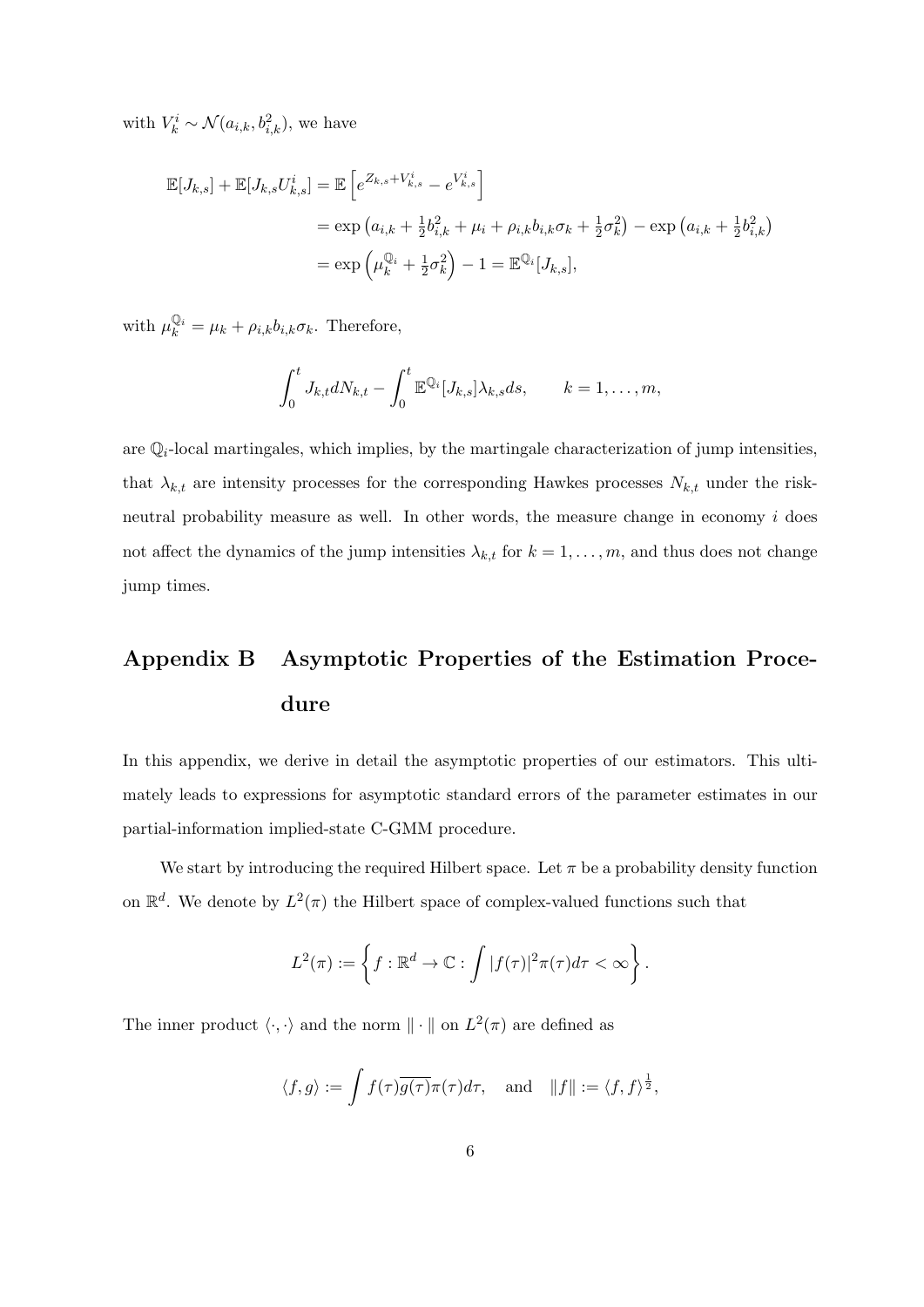where  $\overline{g(\tau)}$  denotes the complex conjugate of  $g(\tau)$ .

Let us further extend the notion of inner product for vectors of functions in  $L^2(\pi)$ . For this purpose, we first define the  $L^2(\pi)^k$  space of vector functions as

$$
L^{2}(\pi)^{k} := \{ \mathbf{f} = (f_{1}, \ldots, f_{k})' : f_{i} \in L^{2}(\pi) \}.
$$

Then the inner product of two (column) vector functions  $\mathbf{f} = (f_1, \ldots, f_k)'$  and  $\mathbf{g} = (g_1, \ldots, g_k)'$ is defined as

$$
\langle \mathbf{f}, \mathbf{g} \rangle := \int \mathbf{f}(\tau)' \overline{\mathbf{g}(\tau)} \pi(\tau) d\tau = \sum_{i=1}^k \int f_i(\tau) \overline{g_i(\tau)} \pi(\tau) d\tau.
$$

Similarly, for matrices **F** and **G** of  $L^2(\pi)$  functions, with dimensions  $k \times p$  and  $k \times d$ , respectively,  $\langle \mathbf{F}, \mathbf{G} \rangle := \int \mathbf{F}(\tau) \overline{\mathbf{G}(\tau)} \pi(\tau) d\tau$ , a  $p \times d$  matrix.

Recall that, in the full-information setting, we consider the moment function based on the CCF of the state vector  $Y_t$  and its empirical counterpart:

$$
h_t(\tau; \hat{v}_t, \theta) := h(\tau, Y_t^{\theta}, Y_{t+1}^{\theta}; \hat{v}_t, \theta) = m(r, Y_t) \left( e^{is \cdot gY_{t+1}} - \phi(s, Y_t, \Delta_t; \hat{v}_t, \theta) \right),
$$

where  $\tau = (r, s)'$  with  $r, s \in \mathbb{R}^{2m}$ , and  $m(r, Y_t) = e^{ir \cdot Y_t}$  is an "instrument" function. However, in the partial-information setting, we have  $k$  sets of "marginal" moment conditions stacked in the vector

$$
\mathbf{h}_t(\tau; \hat{v}_t, \theta) = \begin{pmatrix} h_t^{(1)}(\tau; \hat{v}_t, \theta) \\ \vdots \\ h_t^{(k)}(\tau; \hat{v}_t, \theta) \end{pmatrix},
$$

with

$$
h^{(i)}(\tau; \hat{v}_t, \theta) = m(r, Y_t^{(i)}) \left( e^{i s \cdot Y_{t+1}^{(i)}} - \phi^{(i)}(s, Y_t, \Delta_t; \hat{v}_t, \theta) \right), \quad \text{for } i = 1, \dots, k,
$$

where  $r, s \in \mathbb{R}^2$ , and where  $Y_t^{(i)}$  $t_t^{(i)}$  and  $\phi^{(i)}(\cdot)$  are the marginal states and marginal CCFs, respec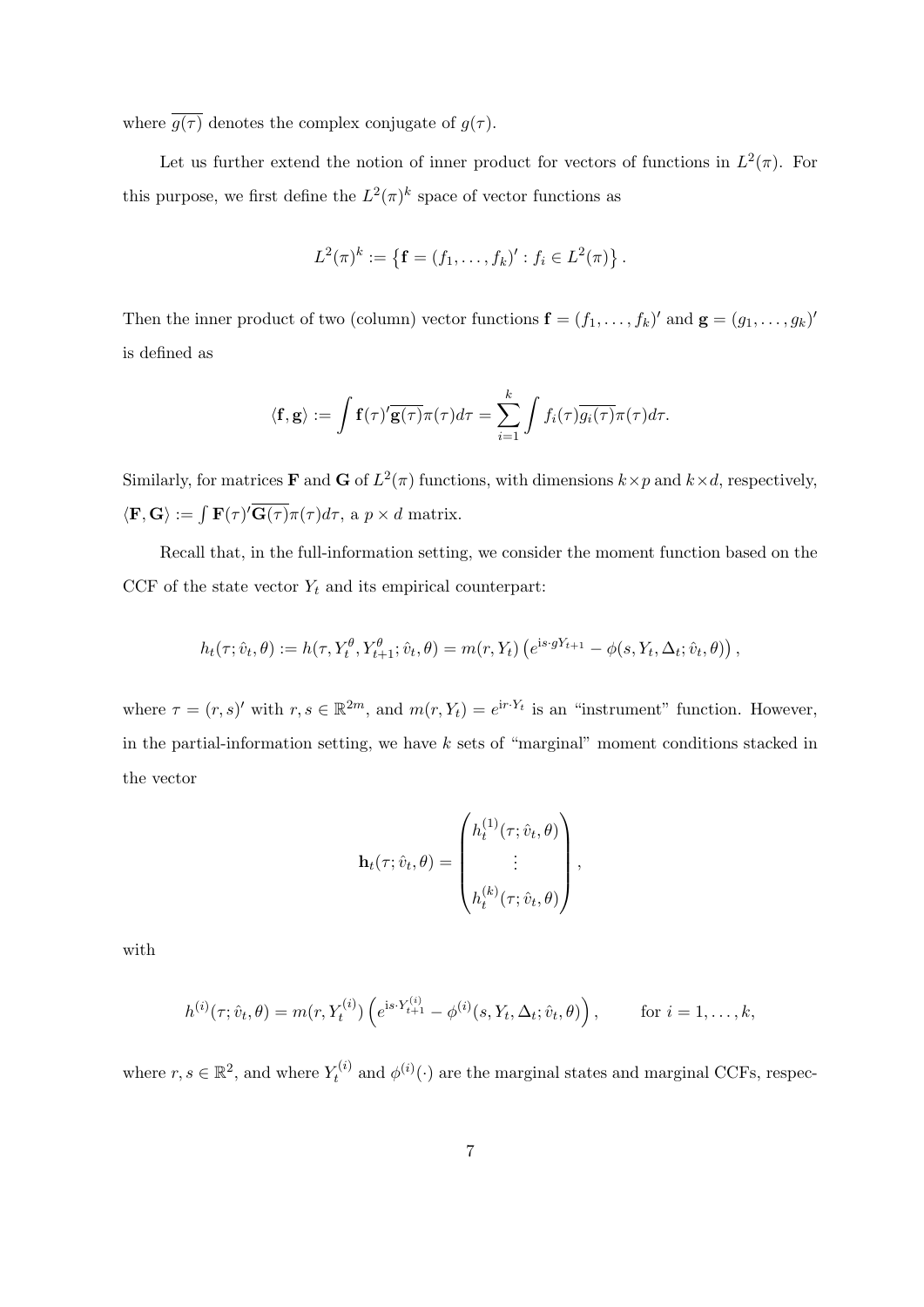tively.

Before we state our formal convergence result, we first introduce some assumptions. We start by imposing the following assumptions on our stochastic process and moment functions: Assumption **B.1** The stochastic process  $Y_t$  is a stationary Markov process.

Assumption **B.2** The moment functions  $\mathbf{h}_t(\tau; \hat{v}_t, \theta)$  satisfy the following conditions:

- (i)  $\mathbf{h}_t(\tau; v, \theta)$  is continuously differentiable w.r.t.  $\theta$  and v;
- (ii)  $\mathbf{h}_t(\tau; v, \theta) \in L^2(\pi)^k, \forall \theta \in \Theta \text{ and } \forall v \in \mathbb{R}_+^m,$
- (iii) The equation  $\mathbb{E}^{\theta_0}[\mathbf{h}_t(\tau; v_t, \theta_0)] = \mathbf{0}, \forall \tau \in \mathbb{R}^{2 \times 2m}$   $\pi$ -almost everywhere, has a unique solution  $\theta_0$  in the interior of  $\Theta$ .

For the next assumption, recall that the sample analogue of the moment conditions, given  $T+1$  observations, is given by

<span id="page-7-0"></span>
$$
\mathbf{h}_T(\tau; \hat{v}, \theta) := \frac{1}{T} \sum_{t=1}^T \mathbf{h}(\tau, Y_t^{\theta}, Y_{t+1}^{\theta}; \hat{v}_t, \theta).
$$

<span id="page-7-3"></span>Assumption **B.3** The sample moment conditions satisfy, as  $T \to \infty$ :

- $(i) \ \sup_{\theta \in \Theta} \|\mathbf{h}_T(\cdot,v,\theta) \mathbb{E}^{\theta_0}[\mathbf{h}_t(\cdot,v_t,\theta)]\| \xrightarrow{P} \mathbf{0};$
- (ii)  $\sqrt{T} \mathbf{h}_T(\tau; v, \theta_0) \stackrel{d}{\rightarrow} \mathcal{N}(0, \mathbf{K})$  on  $L^2(\pi)^k$ , where  $\mathcal{N}(0, \mathbf{K})$  is the distribution of an n-dimensional Gaussian random element of  $L^2(\pi)^k$  with mean zero and covariance operator **K**, the Hilbert-Schmidt operator, defined by

<span id="page-7-2"></span><span id="page-7-1"></span>
$$
\mathbf{K}: L^2(\pi)^k \to L^2(\pi)^k, \qquad \mathbf{Kf}(\tau_1) := \int \mathbf{k}(\tau_1, \tau_2) \mathbf{f}(\tau_2) \pi(\tau_2) d\tau_2, \tag{B.1}
$$

with kernel  $\mathbf{k}(\tau_1, \tau_2) := \mathbb{E}^{\theta_0} \left[ \mathbf{h}_t(\tau_1; v_t, \theta_0) \overline{\mathbf{h}_t(\tau_2; v_t, \theta_0)} \right].$ 

Note that in the partial-information setting, the kernel  $\mathbf{k}(\tau_1, \tau_2)$  is an  $k \times k$  matrix function with  $(i, j)$ <sup>th</sup> element  $\mathbb{E}^{\theta_0}$   $\left[ h_t^{(i)} \right]$  $_{t}^{(i)}(\tau_{1};v_{t},\theta_{0})h_{t}^{(j)}$  $\overline{\left(j\right)\left(\tau_{2};v_{t},\theta_{0}\right)}$ .

Finally, we impose the following condition on the non-parametric spot volatility estimator: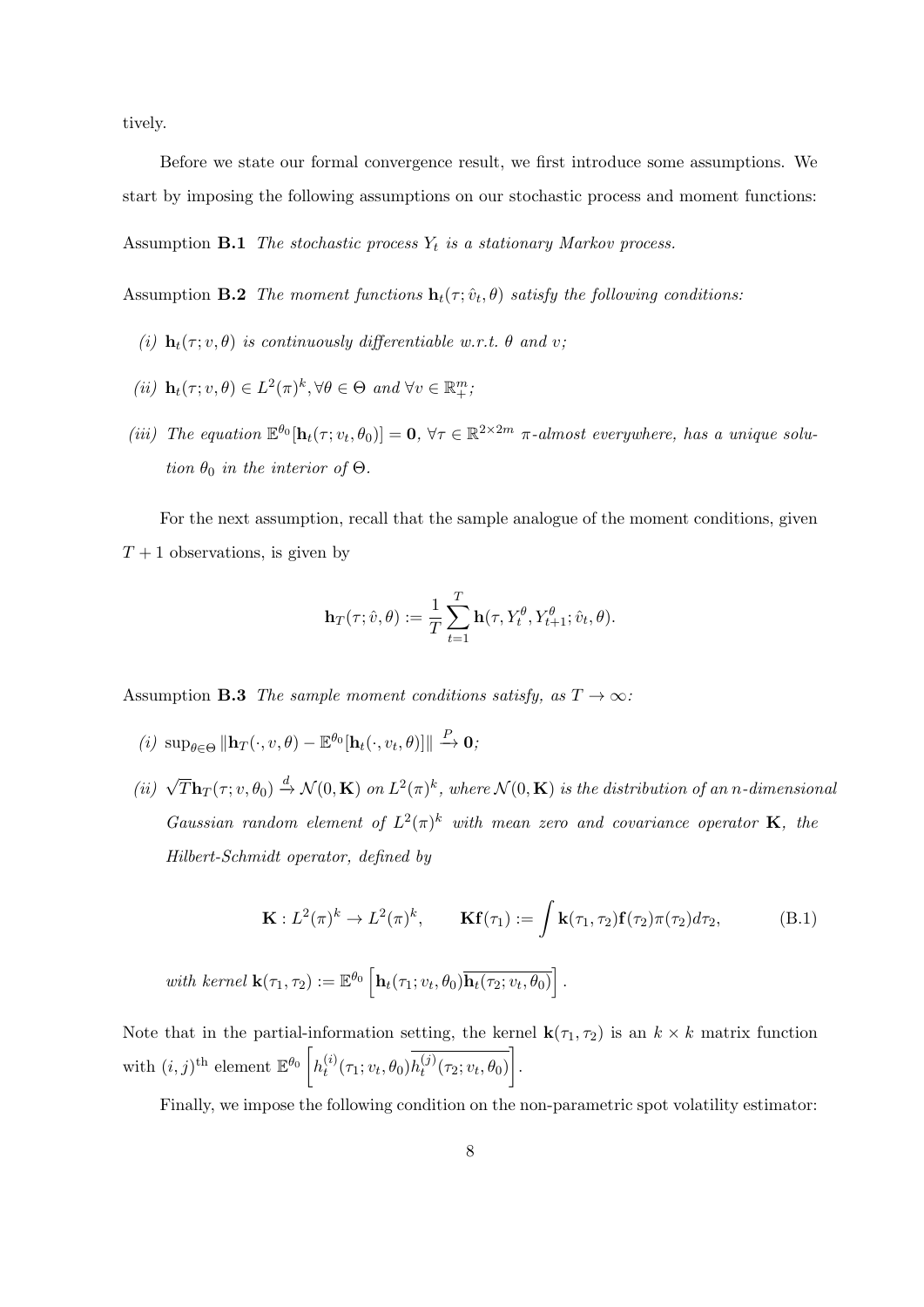Assumption **B.4** Let the non-parametric volatility estimator  $\hat{v}_t$  be defined from n high-frequency returns prior to time t, and

(i) 
$$
\hat{v}_t \xrightarrow{P} v_t
$$
, as  $n \to \infty$ ;  
(ii)  $n \to \infty$  as  $T \to \infty$ , such that  $T/n \to 0$ .

Assumption B.4.(ii) is required for the estimation error in  $\hat{v}_t$  to be negligible in the large-T asymptotic properties of the estimator.

Recall that the criterion function for the C-GMM estimator  $\hat{\theta}$  is given by

$$
Q_T(\hat{v}, \theta) = \|\mathbf{h}_T(\cdot, \hat{v}, \theta)\|^2 = \int \mathbf{h}_T(\tau, \hat{v}, \theta)' \overline{\mathbf{h}_T(\tau, \hat{v}, \theta)} \pi(\tau) d\tau.
$$

We are now equipped to state the following proposition:

**Proposition 1** Under Assumptions [B.1–](#page-7-0)[B.4,](#page-7-1) as  $T \to \infty$ ,

$$
\sqrt{T}(\hat{\theta} - \theta_0) \xrightarrow{d} \mathcal{N}(0, \mathbf{A}^{-1} \mathbf{B} \mathbf{A}^{-1}),
$$

where

$$
\mathbf{A} := \left\langle \mathbb{E}^{\theta_0} [\nabla_{\theta} \mathbf{h}_t(\cdot, v, \theta_0)], \mathbb{E}^{\theta_0} [\nabla_{\theta} \mathbf{h}_t(\cdot, v, \theta_0)] \right\rangle,
$$
  

$$
\mathbf{B} := \left\langle \mathbb{E}^{\theta_0} [\nabla_{\theta} \mathbf{h}_t(\cdot, v, \theta_0)], \mathbf{K} \mathbb{E}^{\theta_0} [\nabla_{\theta} \mathbf{h}_t(\cdot, v, \theta_0)] \right\rangle,
$$

with  $\bf{K}$  as defined in [\(B.1\)](#page-7-2).

Proof: The consistency of the C-GMM procedure follows from [Carrasco and Florens](#page-17-4) [\(2000\)](#page-17-4) and [Boswijk, Laeven, and Lalu](#page-17-5) [\(2015\)](#page-17-5). Based on this, a mean value expansion of  $\mathbf{h}_T(\tau, \hat{v}, \hat{\theta})$ yields

$$
\mathbf{h}_T(\tau,\hat{v},\hat{\theta})=\mathbf{h}_T(\tau, v, \theta_0)+\nabla_{\theta}\mathbf{h}_T(\tau, \bar{v}, \bar{\theta})(\hat{\theta}-\theta_0)+\nabla_{v}\mathbf{h}_T(\tau, \bar{v}, \bar{\theta})(\hat{v}-v),
$$

where  $\bar{\theta}$  and  $\bar{v}$  are mean values. Note that in our implied-state GMM setting we have to take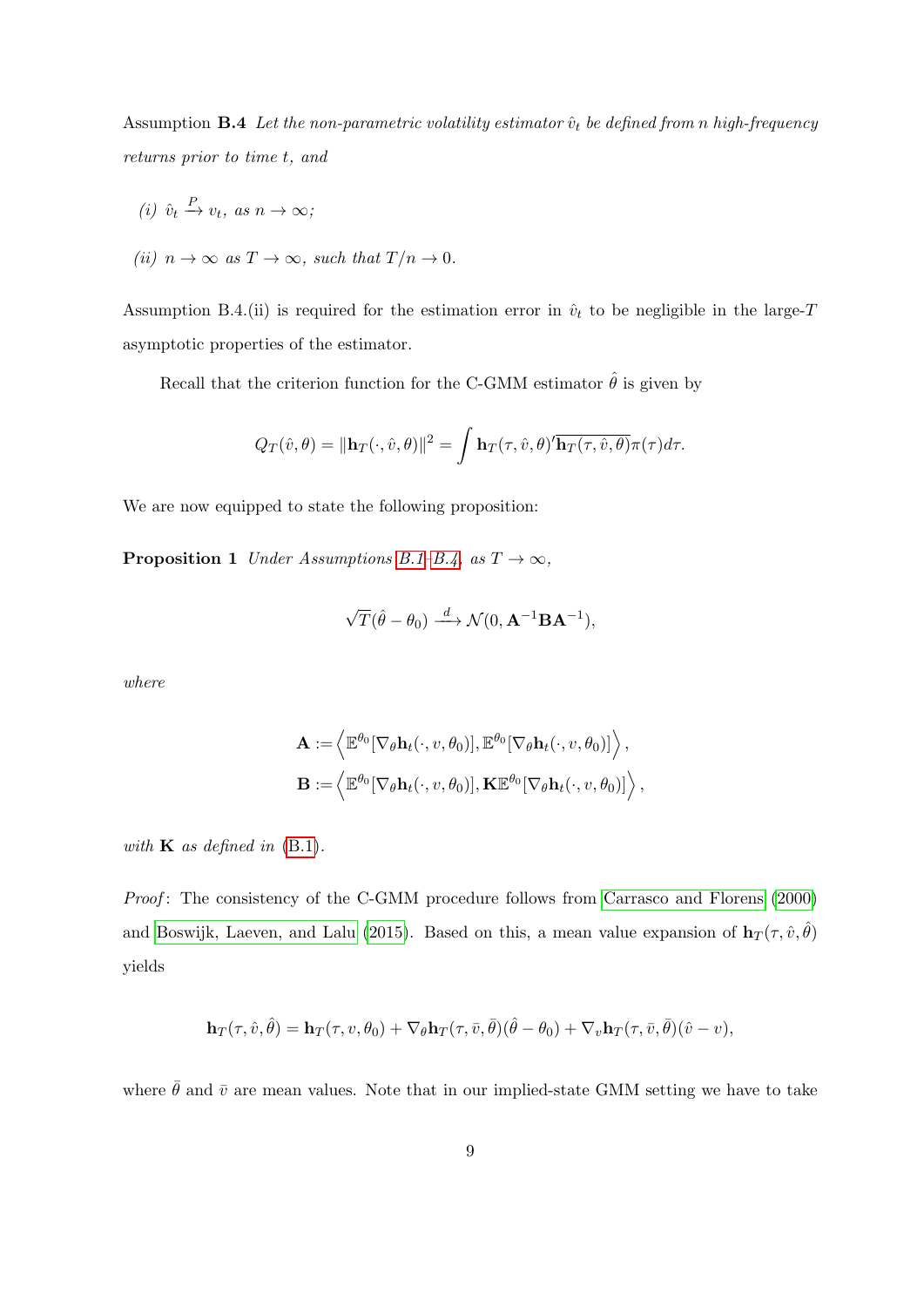into account both "direct" and "indirect" effects in the moment functions, i.e.,

$$
\nabla_{\theta} \mathbf{h}_{T}(\tau, v, \theta) = \frac{1}{T} \sum_{t=1}^{T} \nabla_{\theta} \mathbf{h}(\tau, Y_{t}^{\theta}, Y_{t+1}^{\theta}, v_{t}, \theta)
$$
  
\n
$$
= \frac{1}{T} \sum_{t=1}^{T} \frac{\partial \mathbf{h}(\tau, Y_{t}, Y_{t+1}, v_{t}, \theta)}{\partial \theta'} + \frac{\partial \mathbf{h}(\tau, Y_{t}, Y_{t+1}, v_{t}, \theta)}{\partial Y_{t}} \frac{\partial Y_{t}(\theta)}{\partial \theta'}
$$
  
\n
$$
+ \frac{\partial \mathbf{h}(\tau, Y_{t}, Y_{t+1}, \xi, \theta)}{\partial Y_{t+1}} \frac{\partial Y_{t+1}(\theta)}{\partial \theta'},
$$
  
\n
$$
\nabla_{v} \mathbf{h}_{T}(\tau, v, \theta) = \frac{1}{T} \sum_{t=1}^{T} \nabla_{v} \mathbf{h}(\tau, Y_{t}^{\theta}, Y_{t+1}^{\theta}, v_{t}, \theta)
$$
  
\n
$$
= \frac{1}{T} \sum_{t=1}^{T} \frac{\partial \mathbf{h}(\tau, Y_{t}, Y_{t+1}, v_{t}, \theta)}{\partial v'} + \frac{\partial \mathbf{h}(\tau, Y_{t}, Y_{t+1}, v_{t}, \theta)}{\partial Y_{t+1}} \frac{\partial Y_{t}(\theta)}{\partial v'}
$$
  
\n
$$
+ \frac{\partial \mathbf{h}(\tau, Y_{t}, Y_{t+1}, v_{t}, \theta)}{\partial Y_{t+1}} \frac{\partial Y_{t+1}(\theta)}{\partial v'},
$$

where the first elements on the right-hand sides of both equations capture only the direct dependence of the moment function on  $\theta$  and v, while the remaining terms are due to the implied-state procedure.

Employing the mean value expansion in the first-order condition for optimality, we obtain

$$
0 = \langle \nabla_{\theta} \mathbf{h}_{T}(\tau, \hat{v}, \hat{\theta}), \mathbf{h}_{T}(\tau, \hat{v}, \hat{\theta}) \rangle
$$
  
=  $\langle \nabla_{\theta} \mathbf{h}_{T}(\tau, \hat{v}, \hat{\theta}), \mathbf{h}_{T}(\tau, v, \theta_{0}) + \nabla_{\theta} \mathbf{h}_{T}(\tau, \bar{v}, \bar{\theta})(\hat{\theta} - \theta_{0}) + \nabla_{v} \mathbf{h}_{T}(\tau, \bar{v}, \bar{\theta})(\hat{v} - v) \rangle$ ,

so that

$$
\sqrt{T}(\hat{\theta} - \theta_0) = -\left\langle \nabla_{\theta} \mathbf{h}_T(\tau, \hat{v}, \hat{\theta}), \nabla_{\theta} \mathbf{h}_T(\tau, \bar{v}, \bar{\theta}) \right\rangle^{-1} \left\langle \nabla_{\theta} \mathbf{h}_T(\tau, \hat{v}, \hat{\theta}), \sqrt{T} \mathbf{h}_T(\tau, v, \theta_0) \right\rangle -\left\langle \nabla_{\theta} \mathbf{h}_T(\tau, \hat{v}, \hat{\theta}), \nabla_{\theta} \mathbf{h}_T(\tau, \bar{v}, \bar{\theta}) \right\rangle^{-1} \left\langle \nabla_{\theta} \mathbf{h}_T(\tau, \hat{v}, \hat{\theta}), \nabla_{v} \mathbf{h}_T(\tau, \bar{v}, \bar{\theta}) \right\rangle \sqrt{T}(\hat{v} - v).
$$

The second term on the right-hand side of the expression above vanishes asymptotically by Assumption [B.4.](#page-7-1) For the first term, Assumption [B.3](#page-7-3) implies that

$$
\left\langle \mathbb{E}^{\theta_0}[\nabla_{\theta} \mathbf{h}_t(\cdot, v_t, \theta_0)], \sqrt{T} \mathbf{h}_T(\tau, v, \theta_0) \right\rangle \stackrel{d}{\longrightarrow} \mathcal{N}(0, \mathbf{B}).
$$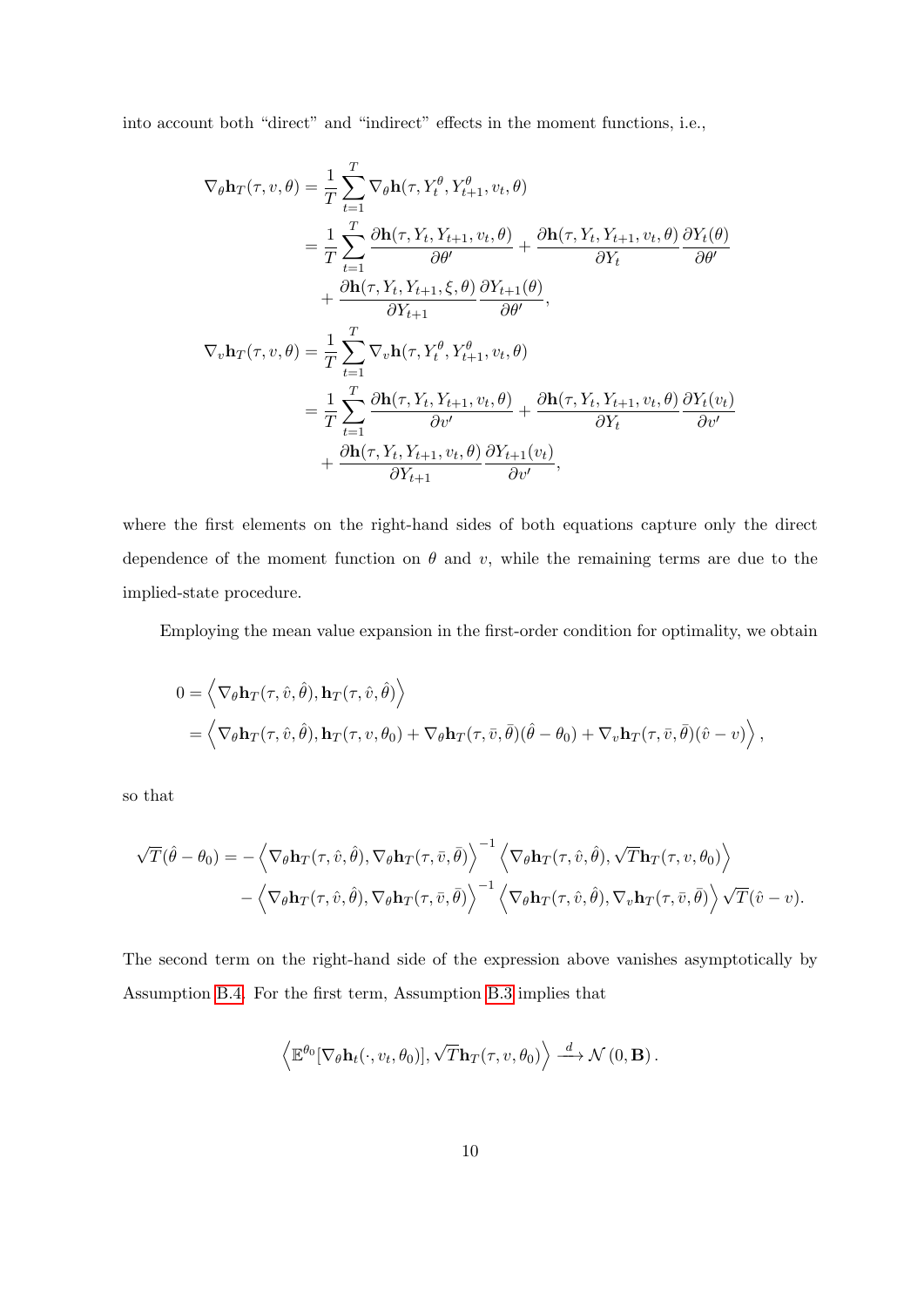We finally discuss the estimation of the standard errors. First, given the consistent estimators  $\hat{\theta}$  and  $\hat{v}$ , we obtain a consistent estimator of the matrix **A**:

$$
\hat{\mathbf{A}}_T = \left\langle \nabla_{\theta} \mathbf{h}_T(\cdot, \hat{v}, \hat{\theta}), \nabla_{\theta} \mathbf{h}_T(\cdot, \hat{v}, \hat{\theta}) \right\rangle \n= \int \nabla_{\theta} \mathbf{h}_T(\tau, \hat{v}, \hat{\theta})' \overline{\nabla_{\theta} \mathbf{h}_T(\tau, \hat{v}, \hat{\theta})} \pi(\tau) d\tau \n= \sum_{i=1}^k \int \nabla_{\theta} h_T^{(i)}(\tau, \hat{v}, \hat{\theta}) \overline{\nabla_{\theta} h_T^{(i)}(\tau, \hat{v}, \hat{\theta})} \pi(\tau) d\tau.
$$

Next, let us denote the estimator of the covariance operator by

$$
\mathbf{K}_T \mathbf{f}(\tau_1) = \int \mathbf{k}_T(\tau_1, \tau_2) \mathbf{f}(\tau_2) \pi(\tau_2) d\tau_2, \tag{B.2}
$$

with kernel

$$
\mathbf{k}_{T}(\tau_1, \tau_2) = \frac{1}{T} \sum_{t=1}^{T} \mathbf{h}_t(\tau_1; \hat{v}_t, \hat{\theta}) \overline{\mathbf{h}_t(\tau_2; \hat{v}_t, \hat{\theta})}.
$$

Then, asymptotic standard errors of our parameter estimates are obtained as the square root of the diagonal elements of

$$
T^{-1}\hat{\mathbf{A}}_T^{-1}\hat{\mathbf{B}}_T\hat{\mathbf{A}}_T^{-1},
$$

where

$$
\hat{\mathbf{B}}_{T} = \left\langle \nabla_{\theta} \mathbf{h}_{T}(\cdot, \hat{v}, \hat{\theta}), \mathbf{K}_{T} \nabla_{\theta} \mathbf{h}_{T}(\cdot, \hat{v}, \hat{\theta}) \right\rangle \n= \int \nabla_{\theta} \mathbf{h}_{T}(\tau_{1}, \hat{v}, \hat{\theta})' \overline{\mathbf{K}_{T} \nabla_{\theta} \mathbf{h}_{T}(\tau_{1}, \hat{v}, \hat{\theta})} \pi(\tau_{1}) d\tau_{1} \n= \int \nabla_{\theta} \mathbf{h}_{T}(\tau_{1}, \hat{v}, \hat{\theta})' \overline{\int \mathbf{k}_{T}(\tau_{1}, \tau_{2}) \nabla_{\theta} \mathbf{h}_{T}(\tau_{2}, \hat{v}, \hat{\theta})} \pi(\tau_{2}) d\tau_{2} \pi(\tau_{1}) d\tau_{1} \n= \sum_{i=1}^{k} \sum_{j=1}^{k} \int \nabla_{\theta} h_{T}^{(i)}(\tau_{1}, \hat{v}, \hat{\theta}) \overline{\int k_{T}^{(ij)}(\tau_{1}, \tau_{2}) \nabla_{\theta} h_{T}^{(j)}(\tau_{2}, \hat{v}, \hat{\theta})} \pi(\tau_{2}) d\tau_{2} \pi(\tau_{1}) d\tau_{1}.
$$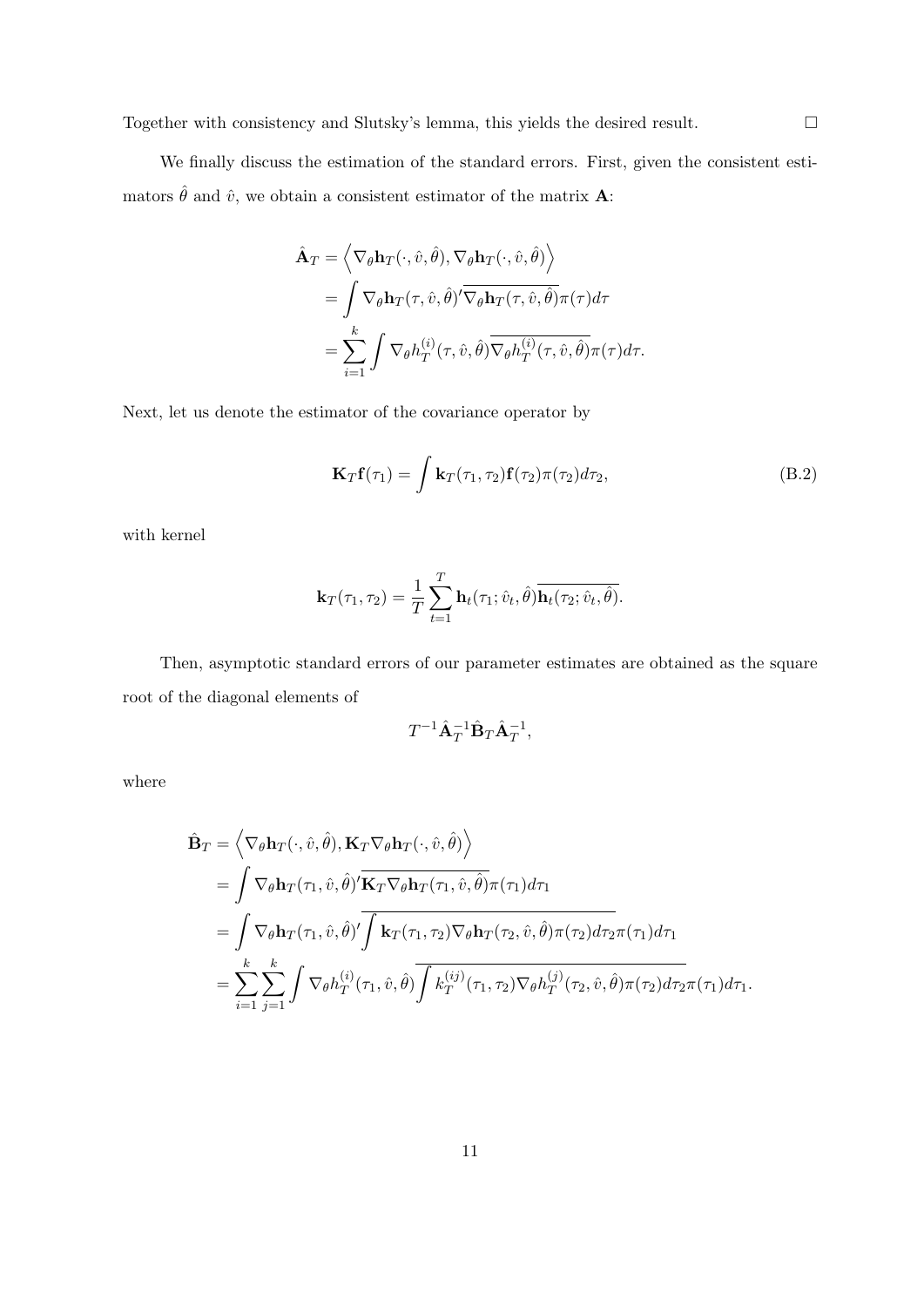# Appendix C Jump-Robust Volatility Estimation

This appendix provides the details of the jump-robust volatility estimation procedure. We assume that for each day  $t = 1, \ldots, T$ , we observe  $n + 1$  intra-day equity prices at equidistant time points:  $S_{t-1+j/n}, j=0,\ldots,n$  (implying that the opening price of day t equals the closing price of day  $t - 1$ ). Omitting the market-specific subscripts for notational convenience, we denote the intra-day log-returns by

$$
\Delta_j^{t,n} S = \log(S_{t-1+j/n}) - \log(S_{t-1+(j-1)/n}).
$$

We use the so-called threshold estimator for realized variance, originally proposed by [Mancini](#page-17-6) [\(2001\)](#page-17-6):

<span id="page-11-1"></span>
$$
\hat{v}_t^2 := \sum_{j=1}^n \left(\Delta_j^{t,n} S\right)^2 \mathbb{1}\{|\Delta_j^{t,n} S| \le r_n\},\tag{C.1}
$$

where  $r_n$  is some deterministic sequence, converging to 0 as  $n \to \infty$ , used as a threshold to disentangle continuous variation from the jump contribution.

This threshold estimator has been shown to be consistent for the piece-wise constant variance  $v_t^2$ ; its efficiency depends on the choice of the threshold  $r_n$ . Following [Bollerslev and](#page-17-7) [Todorov](#page-17-7) [\(2011\)](#page-17-7), we consider an adaptive thresholding with  $r_n = \alpha n^{-\bar{\omega}}$  and set  $\bar{\omega} = 0.49$  and  $\alpha = 3\sqrt{\frac{1}{5}}$  $\frac{1}{5}\sum_{i=1}^{5} RV_{t-i}$ , where  $RV_t$  is the realized variance estimator imposing no threshold. We base the parameter  $\alpha$  on the average of the previous five days' estimates for better option pricing performance.[1](#page-11-0)

The non-parametric jump-robust volatility estimator [\(C.1\)](#page-11-1) allows us to forego a parametric representation of the volatility processes, and focus on the estimation of the jump parameters in our multivariate option pricing model. Hence, in the estimation procedure, described in Section 3, we consider a semi-nonparametrically approximated representation of the model with "frozen" spot volatilities. In our empirical analysis, we obtain the spot volatility estimates based on high-frequency data of the equity indices just prior to the observation time of the

<span id="page-11-0"></span><sup>&</sup>lt;sup>1</sup>For the first day in the sample, we use  $\alpha = 3\sqrt{\min(BV_t, RV_t)}$ , where  $BV_t$  is the bipower variation estimator proposed by [Barndorff-Nielsen and Shephard](#page-17-8) [\(2004\)](#page-17-8).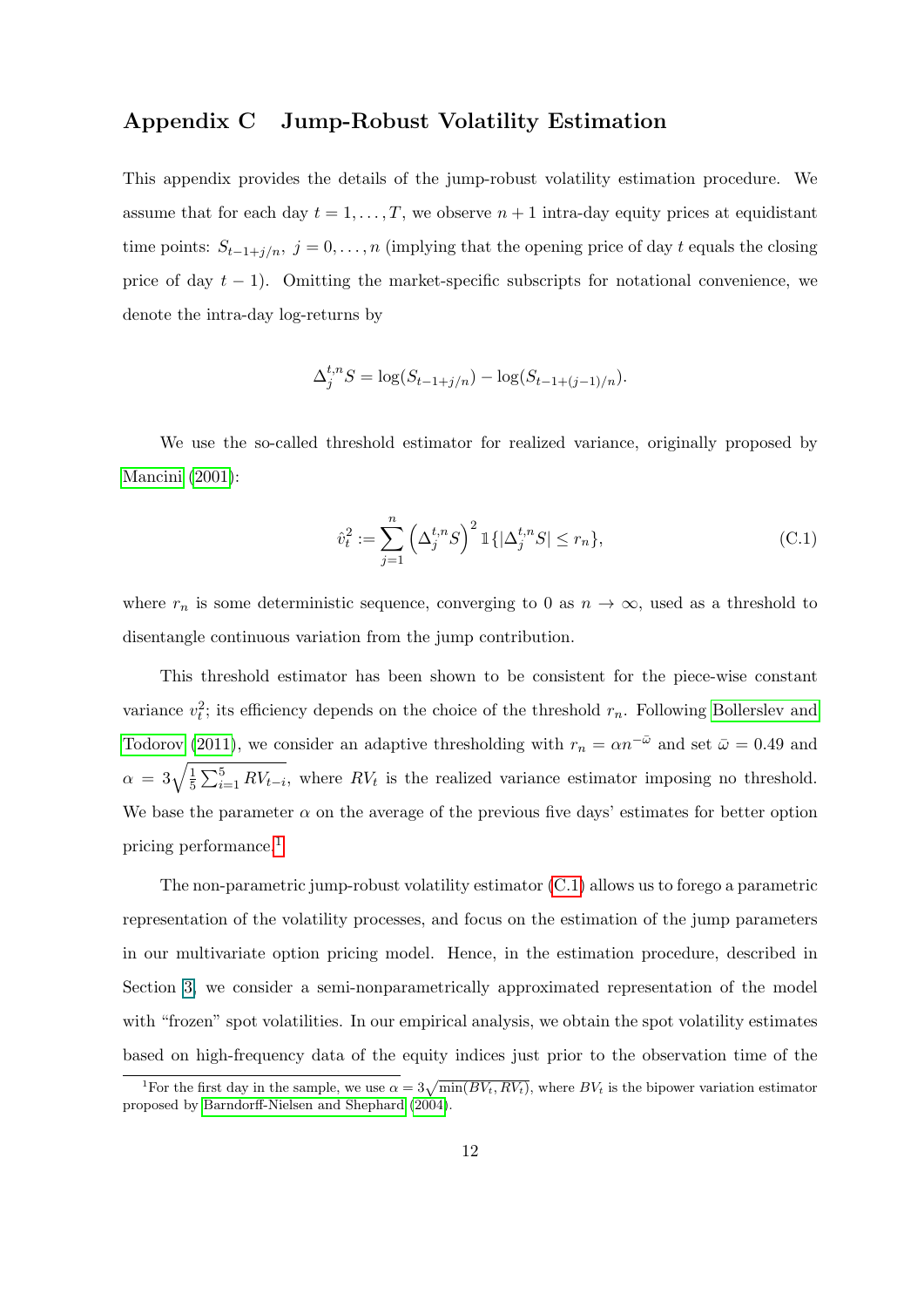option panel.

# Appendix D Data Selection and Processing

This appendix provides details of the various data selection criteria and transformations applied to spot, futures and options data. First, we describe the full set of filters used to decide which option data observations were included in each reference interval. Next, we give additional details about the approach used to back out forward prices using the put-call parity. Finally, we discuss the interpolation of the Black-Scholes implied volatility surfaces.

#### D.1 Option Data Selection

To select the set of options in a reference interval, we apply the following filter rule sequence:

- (i) retain recordings with message type "Trade" or "Quote";
- (ii) retain recordings with a positive Transaction price or recordings with positive Bid and Ask prices;
- (iii) for each distinct Reuters Instrument Code (RIC) symbol retain the last Bid, Ask and Transaction price in the reference interval;
- (iv) select the Transaction price if available, otherwise calculate the mid Bid-Ask price.

The first two rules trivially filter out incomplete or erroneous recordings. The last two rules are similar to "last close" price series published by stock exchanges, which also typically prioritize trade data over submitted quotes.

To further reduce the presence of noise in the selected data (which can come from wide bid-ask spreads, or synchronicity mismatches between bid and ask quote timings), we consider a few additional filters. Complementing the aforementioned rule (iii), we have also determined for each distinct RIC the median Bid and median Ask recorded during the reference interval in order to calculate a "median spread" equal to the difference between median Ask and median Bid. We then employ the following additional filters:

(i) drop RIC symbols only if all of the following four conditions are met (concurrently):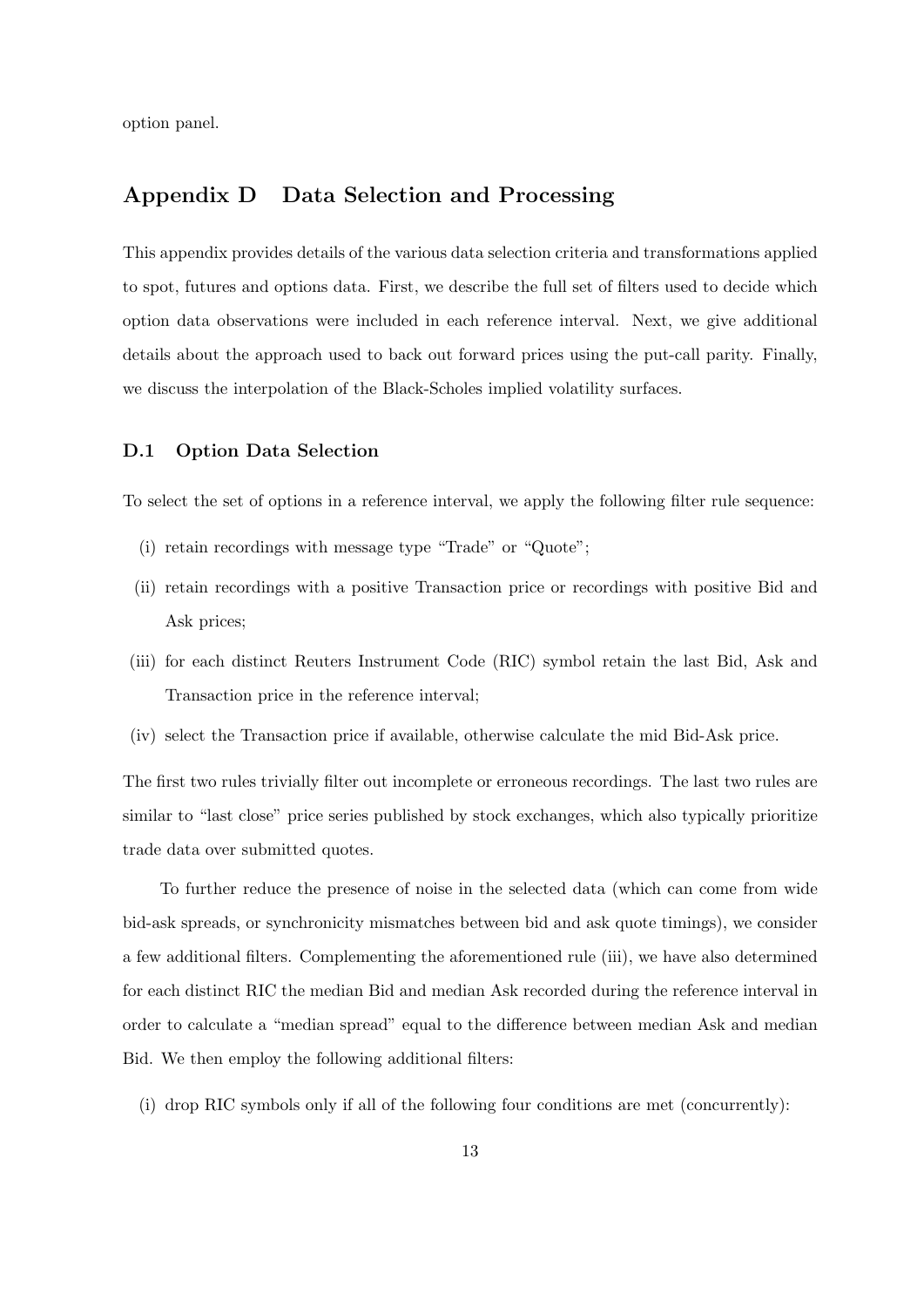- (a) the number of either Bid or Ask quotes recorded in the interval is less than or equal to 2;
- (b) there are no trade observations available in the interval;
- (c) the elapsed time between the last Bid and Ask is larger than 10 seconds;
- (d) the spread between last Bid and Ask is larger than  $95\% \times$  median spread.
- (ii) for each RIC symbol replace last Bid/Ask with the corresponding median Bid/Ask if all of the following three conditions are satisfied (concurrently):
	- (a) spread between last Bid and Ask is three times larger than the median spread;
	- (b) spread between last Bid and Ask is larger than 8 currency units;
	- (c) time difference between last Bid and Ask is larger than 5 seconds.

The first filter removes infrequently traded instruments which we deem likely to have illiquid quotes. The second filter aims to strike a balance between data synchronization and quote reliability.

### D.2 Implying Forward Prices from Put-Call Parity Pairings

To circumvent potential issues which would arise if we were to make explicit modeling choices for future dividend yields, we follow the route described in Aït-Sahalia and Lo [\(1998\)](#page-17-9) and back out forward prices using the put-call parity relationship and estimate our model based on log-forward returns instead of log-index returns.

More specifically, to imply forward prices, we collect for each day all the put-call pairs with the same strike price and maturity, subject to an additional constraint that there are at least two Bid and two Ask quotes for each option during the reference interval. The additional constraint on the number of quotes filters out illiquid options and ensures we obtain reliable forwards. After implying forward prices from all the available put-call pairs, we take the average of the forward prices implied from pairs with the same option maturity and use the resulting term structure of forward prices to calculate Black-Scholes implied volatilities. For this last step, we require risk-free interest rates for each market. In principle, these could also be backed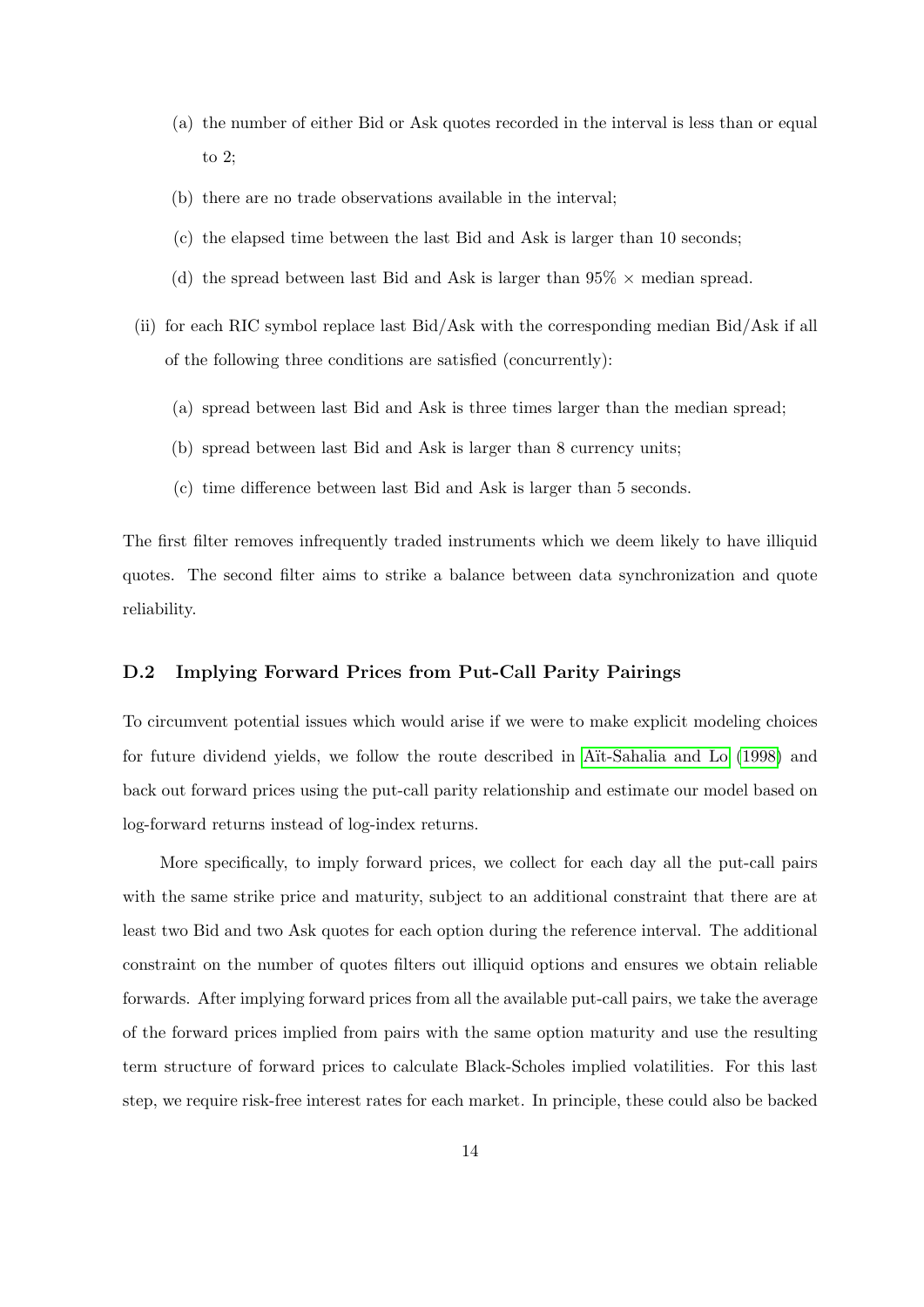out from box spreads built from the option sets available in each interval, but this would have required an overly complicated option pairing algorithm. We therefore opted to use publicly available datasets with daily LIBOR-US, LIBOR-GBP and EURIBOR interest rate fixings. We have used linear interpolation for these fixings where needed to match the considered option's maturity.

We also need to interpolate the forward prices implied from put-call parity pairs of observed options for each maturity. We do that by exploiting a raw interpolation of discount factors, i.e., a linear interpolation between the log of discount factors yields that  $\log D_{\tau}$  =  $\alpha \log D_{\tau_1} + (1 - \alpha) \log D_{\tau_2}$ , where  $D_{\tau} = e^{(r - q)\tau}$  and  $\alpha = \frac{\tau_2 - \tau_1}{\tau_2 - \tau_2}$  $\frac{\tau_2-\tau}{\tau_2-\tau_1}$ . Therefore, an interpolated forward price for maturity  $\tau = 40$  can be obtained as

$$
F_t(\tau) = D_\tau S_t = (D_{\tau_1} S_t)^\alpha (D_{\tau_2} S_t)^{1-\alpha} = F_t(\tau_1)^\alpha F_t(\tau_2)^{1-\alpha}.
$$

Given that E-Mini S&P 500 future options are American style options, we extract forward prices for these by matching put and call volatilities calculated using a binomial tree pricer which, up to a modest degree of residual pricing noise, can account for early exercise pricing premiums. We note that although our estimation procedure uses option pricing methods designed for European options, the inputs are Black-Scholes implied volatilities. Therefore, having implied volatilities from a binomial tree for American style E-Mini options, the estimation can make use of these volatilities.

#### D.3 Volatility Surface Interpolation

This sub-section provides details of the standard interpolation technique we use to construct the implied volatility data panel, used as input in the estimation procedure. We first provide details of the filters employed to select the option price quotes from which implied volatilities are calculated. Next, we provide more information about the interpolation procedure and summary statistics for the resulting implied volatility surfaces.

Defining the moneyness level, k, as the strike-to-forward ratio, i.e.,  $k = K/F$ , we designate an option as an out-of-the-money (OTM) option if it has moneyness level  $k > 1.02$  for call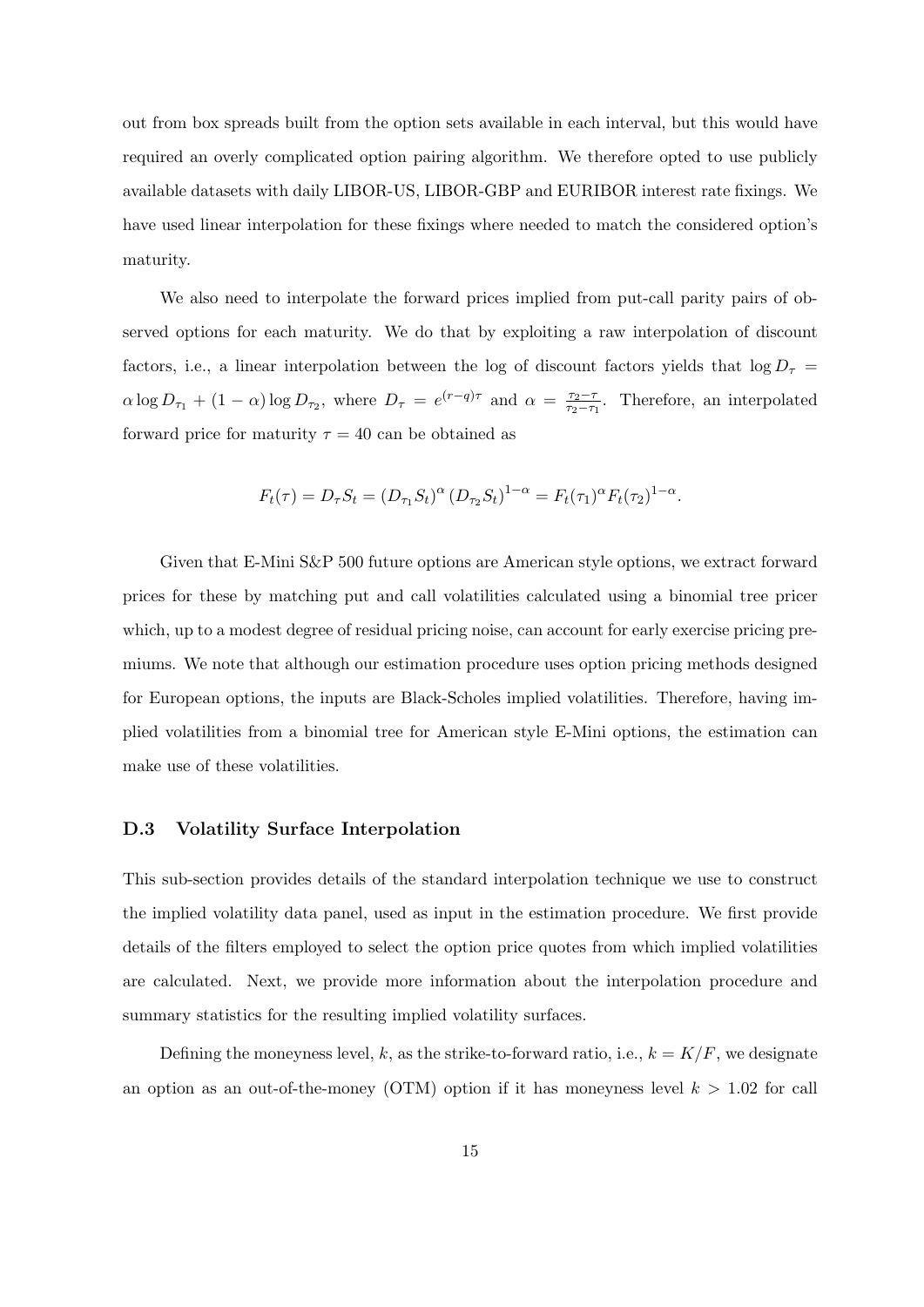options and  $k < 0.98$  for put options. We consider options to be close to at-the-money (ATM) if  $0.98 \leq k \leq 1.02$ . We designate an option as in-the-money (ITM) if it is not OTM or close to ATM. We use call options to imply volatilities when  $k > 1$ , unless a particular call option has a spread which is more than twice as large as its put counterpart, or the put counterpart was quoted closer to the temporal reference point. A mirrored condition is applied for  $k \leq 1$ . These conditions trade off the liquidity of relevant options against the synchronicity of the data points used as inputs for building volatility smiles. When building implied volatility smiles, we make sure that for each volatility smile the call (put) prices (calculated for all options using put-call parity) are monotonically decreasing (increasing) functions of  $k$ .

The standard SVI parametrization of implied total variance,  $w(x, \tau)$ , with time-to-expiry  $\tau$  is given as a function of log-moneyness  $x = \log(k) = \log(K/F)$  and a parameter set  $\chi =$  ${a, b, \rho, m, \sigma}$ :

<span id="page-15-0"></span>
$$
w(x,\tau) = \sigma_{BS}^2(x)\tau = a + b\left(\rho(x-m) + \sqrt{(x-m)^2 + \sigma^2}\right),
$$
 (D.1)

where  $a \in \mathbb{R}, b \ge 0, |\rho| < 1, m \in \mathbb{R}, \sigma > 0$  and  $a + b\sigma\sqrt{1-\rho^2} \ge 0$ . Our application regards the stochastic volatility inspired (SVI) model as an interpolation method akin to a polynomial fit. In fact, when testing different approaches, we also considered a quadratic function to fit volatility smiles. However, the SVI parametrization most of the times displayed a better fit compared to the quadratic function. We do not treat SVI as an option pricing model per se in the sense that we do not calibrate it to all option data using a single set of parameter values. Instead we fit the functional form [\(D.1\)](#page-15-0) independently for every reference interval and for every option maturity. This allows us to compromise between interpolating with fully flexible nonparametric approaches such as kernel smoothing and calibrating a parametric option pricing model.

To build the input for our estimation procedure, we calibrate the SVI model at every time point for two volatility slices using a quasi-explicit calibration approach as per [De Marco and](#page-17-10) [Martini](#page-17-10) [\(2009\)](#page-17-10). For each day we choose two volatility slices such that times-to-maturity for the first slice  $\tau_1 \leq \tau$  and for the second  $\tau_2 > \tau$ , and  $\tau_1, \tau_2$  are the closest available maturities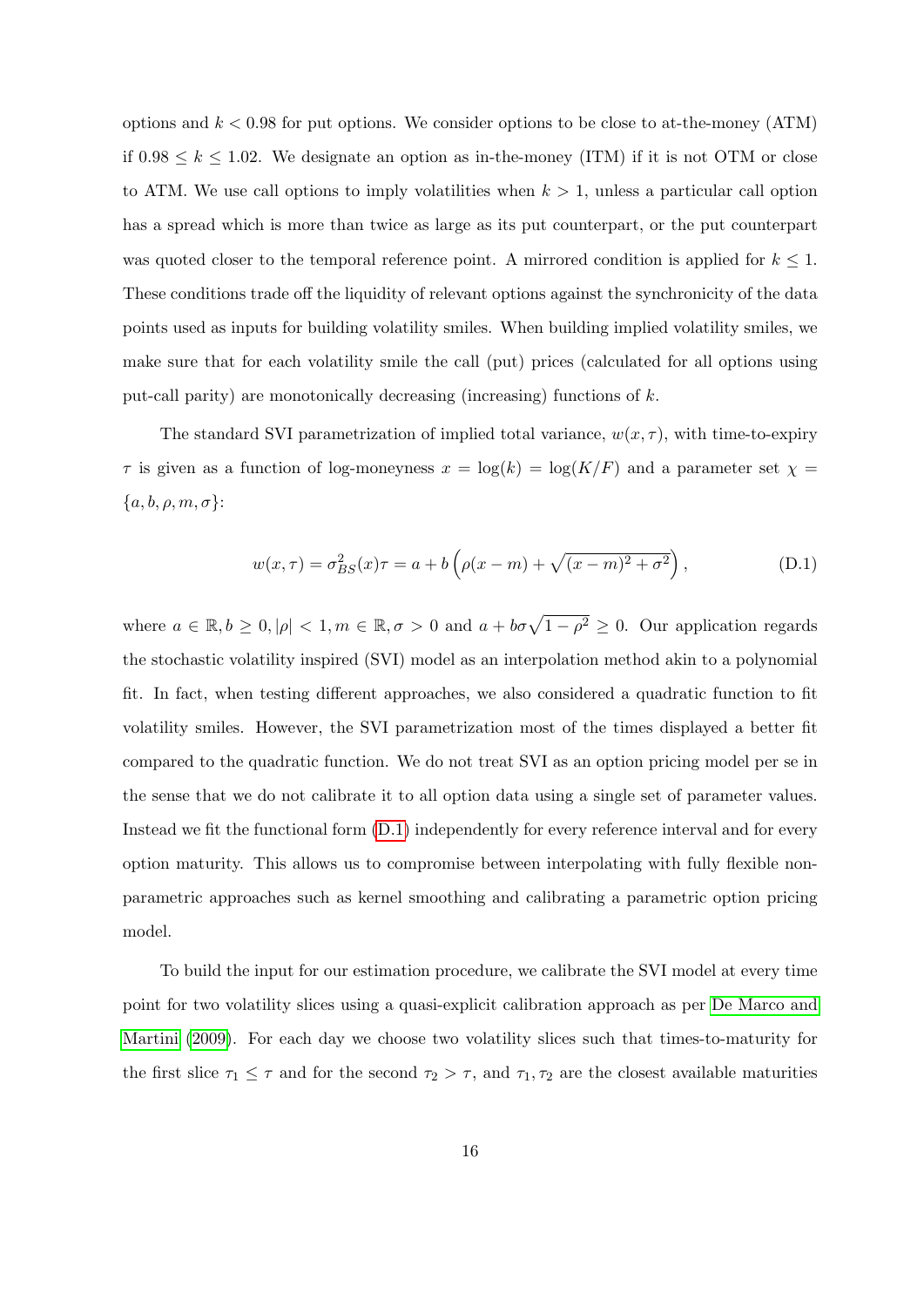<span id="page-16-0"></span>

|                      | FTSE 100        |                  | DAX 30          |                  |  | $S\&P 500$      |                  |
|----------------------|-----------------|------------------|-----------------|------------------|--|-----------------|------------------|
|                      | $5 < \tau < 40$ | $40 < \tau < 75$ | $5 < \tau < 40$ | $40 < \tau < 75$ |  | $5 < \tau < 40$ | $40 < \tau < 75$ |
| $0.75 < k \leq 0.85$ | 0.68            | 0.37             | 0.81            | 0.35             |  | 0.56            | 0.30             |
| $0.85 < k \leq 0.92$ | 0.17            | 0.09             | 0.20            | 0.10             |  | 0.41            | 0.14             |
| 0.92 < k < 0.98      | 0.13            | 0.07             | 0.20            | 0.09             |  | 0.29            | 0.17             |
| $0.98 < k \leq 1.03$ | 0.15            | 0.07             | 0.24            | 0.10             |  | 0.33            | 0.11             |
| $1.03 < k \leq 1.10$ | 0.22            | 0.11             | 0.34            | 0.14             |  | 0.44            | 0.16             |
| $1.10 < k \leq 1.20$ | 0.29            | 0.15             | 0.44            | 0.23             |  | 0.41            | 0.22             |
| Total                | 0.19            | 0.12             | 0.37            | 0.18             |  | 0.40            | 0.19             |

Table 1: SVI interpolation RMSEs

This table reports the SVI interpolation RMSEs, reported as a percentage, for the filtered samples of options written on the FTSE 100, DAX 30 and S&P 500 indices. The sample consists of the daily options data covering the period 1 January 2006 to 13 August 2015. The data are interpolated for each market, each day, and each maturity slice separately.

to  $\tau$ . After having calibrated an SVI fit for these two volatility smiles, we interpolate between these slices linearly in total variance to  $\tau$ , which we set equal to 40 days.

Table [1](#page-16-0) reports the RMSEs for implied volatility data based on SVI interpolations for each of the markets we consider and for different data buckets. The results show that the SVI interpolation generally has very small approximation errors, with RMSEs less than 0.5% for options with moneyness levels between 0.85 and 1.1.

The moneyness range we use for our standardized option panel at each time point is determined by the following interval rule:

$$
\max\{\min\{k_1, k_2\} - 0.05, 0.85\} \le k \le \min\{\max\{k_1, k_2\} + 0.01, 1.1\}.
$$

Although it would be better to have a fully homogeneous option panel with fixed moneyness range at every time point, there are days when the observed range is considerably narrower than it is on other days. Extrapolating these narrow ranges to obtain a wider fixed moneyness range would generate unreliable information. Therefore, we limit extrapolations to a maximum of up to 5% on the left wing (relative to the ATM point) and only 1% on the right wing of each implied volatility smile. For the estimation procedure we sample from the resulting interpolated volatility fit up to 13 option implied volatilities evenly spaced between 0.85 and 1.09 moneyness levels.